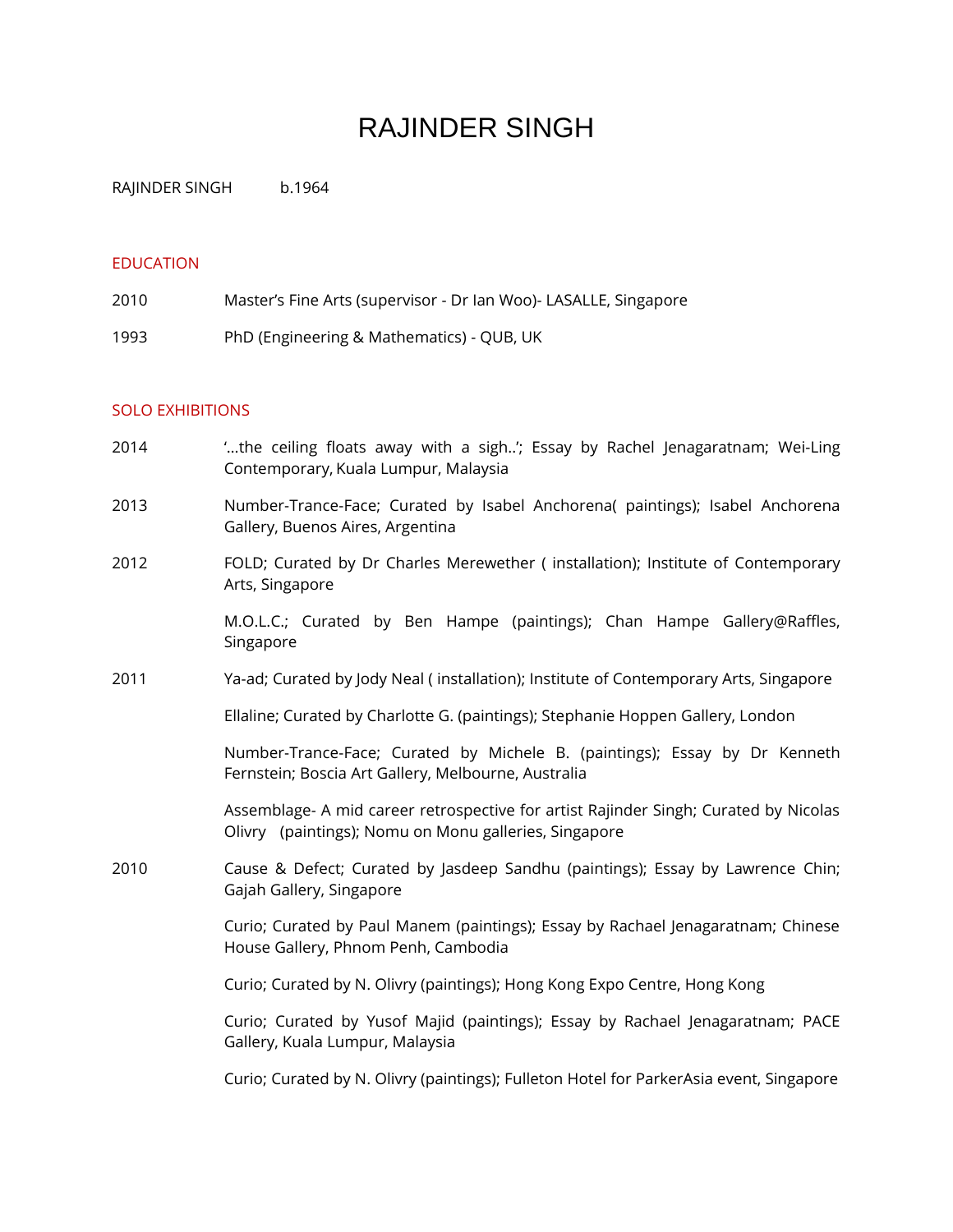|      | The Traumatised Body; Curated by Ian Woo (installation); Tri-Space, LASALLE School<br>of Arts, Singapore                           |
|------|------------------------------------------------------------------------------------------------------------------------------------|
| 2008 | Number-Trance-Face; Curated by SavaadFelich paintings); Essay by Dr Kenneth<br>Fernstein; Yering Art Gallery, Melbourne, Australia |
|      | Number-Trance-Face; Curated by Yusof Majid (paintings); Essay by Dr Ian Woo; PACE<br>Gallery, Kuala Lumpur, Malaysia               |
|      | Number-Trance-Face; Curated by N. Olivry (paintings); Hong Kong Expo Centre, Hong<br>Kong                                          |
|      | Number-Trance-Face; Curated by J. Manuel (paintings); Essay by MilenkoPrvacki;<br>O.Fournier Galleries, Argentina                  |
| 2007 | Faces; Curated by N. Olivry (paintings) ; Tower Club Galleries, Singapore                                                          |
|      | Faces; Curated by N. Olivry (paintings); The Universal gallery, Singapore                                                          |
|      | Faces; Curated by N. Olivry (paintings); De Taillan Galleries, Bordeaux, France                                                    |
|      | source_code; Curated by Yusof Majid (paintings); Essay by Dr Carmen Nge;<br>DarlingMuse Art Gallery, Kuala Lumpur, Malaysia        |
| 2006 | In the becoming; Curated by Joseph Benjamin (Sketches and Drawings);<br>Tavolo@BoonTat Street, Singapore                           |
| 2005 | I coME from over tHERE; Curated by S. Swank (paintings); Essay by Rene Daniels; PPH<br>Public Art Space, Singapore                 |
|      | I can SMELL your BAD breath; Curated by David Clarke (illustrations); Merbau Gallery,<br>Singapore                                 |
|      | Anthro (paintings); Anthropology Gallery, Singapore                                                                                |
|      | Gridlocked; Curated by James Holdsworth (paintings); Block43 Art Gallery, Singapore                                                |
|      |                                                                                                                                    |

### SELECTED GROUP EXHIBITIONS

2015 18@8 Heirlooms, Wei-Ling Contemporary, Kuala Lumpur, Malaysia

Common Ground; Curated by Samantha Segar ( paintings); With Ahmad Abu Bakar, Alvin Ong,

Belinda Fox, Chankerk, Dawn Ng, Esmond Loh, Eugene Soh, Green Zeng, Jason Lim, JS Rajinder, Kumari Nahappan, Michael Lee, Mike HJ Chang, Ruben Pang, Safaruddin Abdul Hamid (Dyn), and Sookoon Ang; Chan Hampe Gallery, Singapore

2014 MuestraColectiva de Verano 2014; Curated by Isabel A. (paintings); With artists D'Arienzo, Hoffmann, Cuttica, Cetner, Bianchedi, Ronsino, Vega,Vattuone, Durmuller,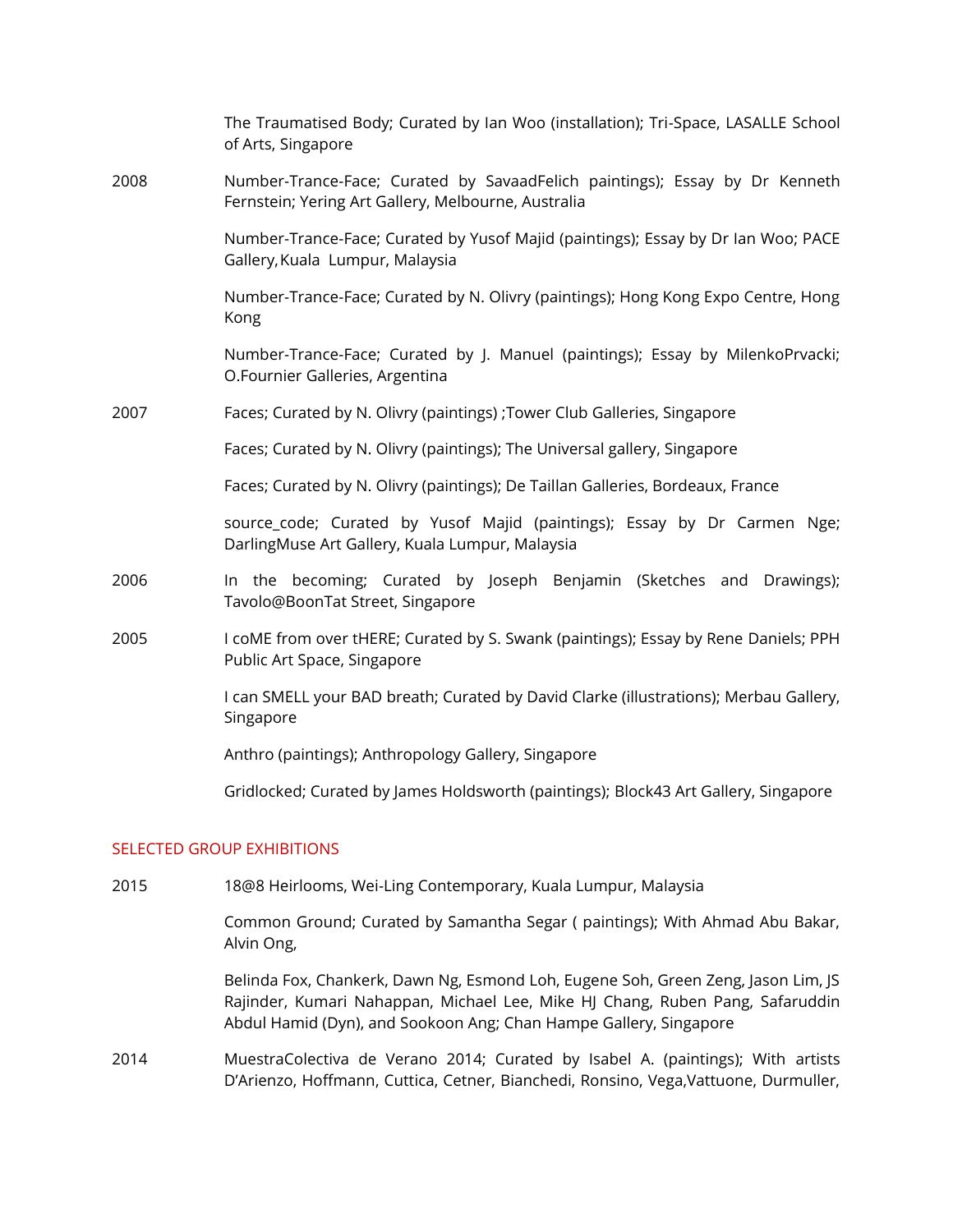|      | Monferran, Aitala, Sanchez Fantino, Genovesi; Isabel Anchorena Gallery, Buenos<br>Aires, Argentina                                                                                                                                                                                                                                                                          |
|------|-----------------------------------------------------------------------------------------------------------------------------------------------------------------------------------------------------------------------------------------------------------------------------------------------------------------------------------------------------------------------------|
| 2013 | Spice; Curated by Yusof Majid (paintings); Pace Gallery, Kuala Lumpur, Malaysia                                                                                                                                                                                                                                                                                             |
| 2012 | Timeless; Curated by Lim Wei Ling (paintings); Wei Ling Gallery, Kuala Lumpur,<br>Malaysia                                                                                                                                                                                                                                                                                  |
|      | Pace Gallery Anniversery 2012; Curated by Yusof Majid (paintings); Pace Gallery,<br>Kuala Lumpur, Malaysia                                                                                                                                                                                                                                                                  |
|      | London Art Fair 2012 with Stephanie Hoppen Gallery, London                                                                                                                                                                                                                                                                                                                  |
| 2011 | 18@8 Save the Planet; Curated by Lim Wei Ling (vinyl toy and paintings); Wei Ling<br>Gallery, Kuala Lumpur, Malaysia                                                                                                                                                                                                                                                        |
|      | Interchange: The Tribute Edition; Curated by Gillian Nelson (installation and<br>paintings); With Patrick Storey, Lynn Lu, Andy Yang and Rajinder Singh; Chan Hampe<br>Galleries, Singapore                                                                                                                                                                                 |
|      | The Lasalle Show'11 Exhibition; Curated by Dr Charles Merewether (installation); ICA<br>Galleries, Singapore                                                                                                                                                                                                                                                                |
|      | Spice( paintings); With Jailani Abu Hassan, IlhamFadzli, Yusof Majid, Regina Noakes,<br>Stephen Menon, Ali Nurazmal; Curated by Yusof Majid; Pace Gallery, Kuala Lumpur,<br>Malaysia                                                                                                                                                                                        |
| 2010 | 4/12 ; Curated by Ian woo(installation); With Natacha Arena, Matthew Bax, Cui Liang,<br>Igor Delic, Isabelle Desjeux, Lucinda Law, Steven Lim, Edith Podesta, Rubin Hashim,<br>Tim Xie Ying and ZakiRazak; ICAS Galleries, Singapore                                                                                                                                        |
|      | Trapolle; Curated by Daniella Beltrani(installation); With Ken Feinstein, Ezzam<br>Rahman, Matt Bax and ZakiRazak; Curated by D.Beltrani; Art Trove gallery, Singapore                                                                                                                                                                                                      |
|      | Object; Curated by Ian Woo (installation); Praxis Space, LASALLE School of Arts,<br>Singapore                                                                                                                                                                                                                                                                               |
| 2009 | pace gallery: anniversary 2009 (paintings);With Ahmad Zaki Anwar, Jaliani Abu<br>Hassan, YusofMajid, Ivan Lam, Rajinder Singh, Nurazmal Yusoff, Husin Hourmain,<br>Samsuddin Lappo, Samsudin Wahab, Faiz Sukor, Fauzin Mustafa, Daud Rahim;<br>Curated by Yusof Majid; PACE Gallery, Kuala Lumpur, Malaysia                                                                 |
|      | Aliya and Farouk Khan Collection Show, Iskandar Malaysia; Contemporary Art Show<br>2009 (paintings); Curated by Shushi Shamsuddin; Danga City Mall, Johor Bahru,<br>Malaysia                                                                                                                                                                                                |
| 2008 | Force of Nature (paintings); With Ahmad Shukri Mohamed, Ahmad Zakii Anwar,<br>Annuar Rashid, Bayu Utomo Radiikin, Choy Chun Wei, Faiz Sukor, Fauzin Mustaffa,<br>Hamidi Hadi, Ilham Fadhli, Ivan Lam, Khairina Khairuddin, Nurazmal Md Yusoff,<br>Samsuddin Lappo, Yusof Majid and Zulkiflee Zainol Abidin; Curated by Yusof Majid;<br>PACE Gallery, Kuala Lumpur, Malaysia |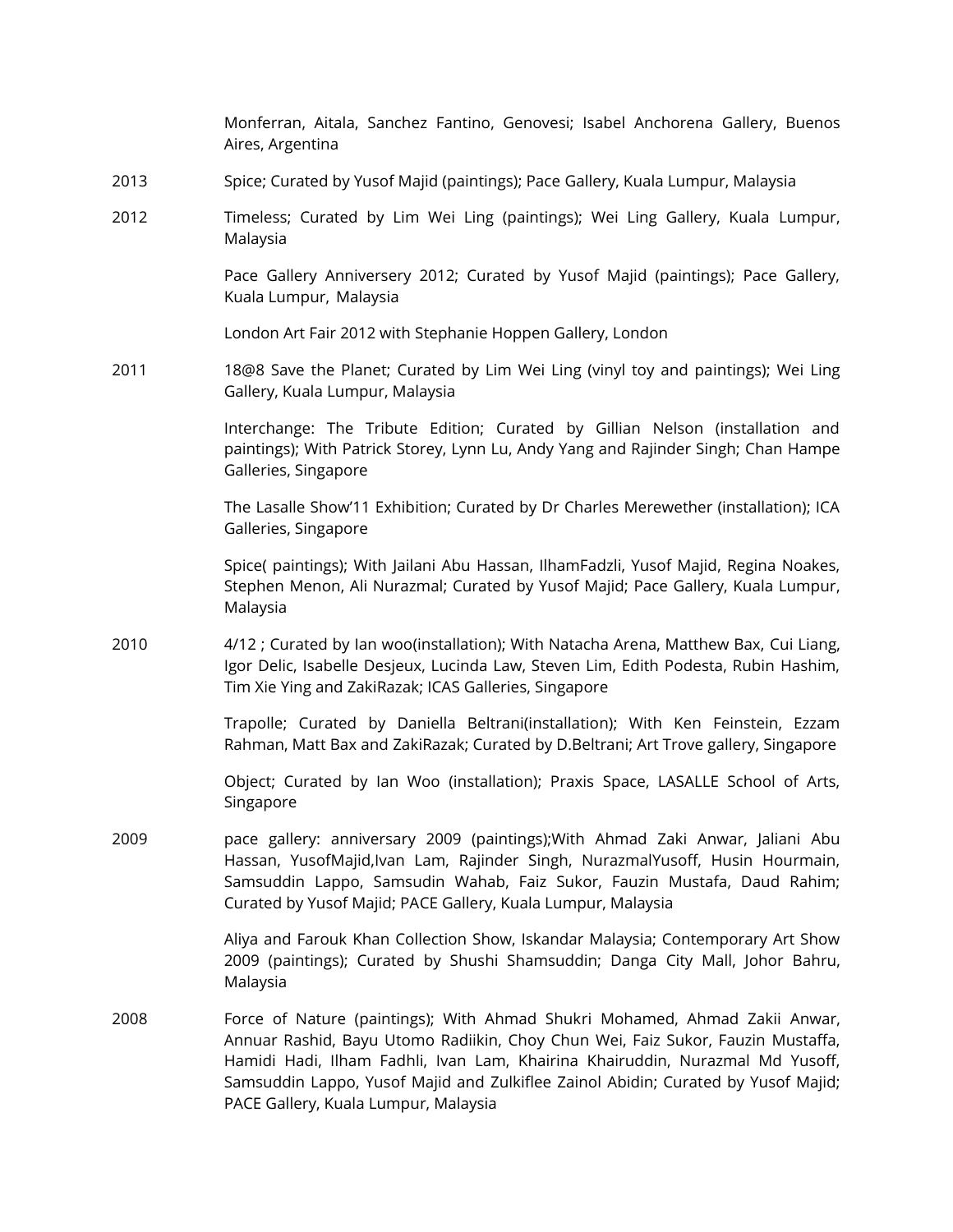pace gallery: anniversary2008(paintings); With Jaliani Abu Hassan, Yusof Majid, Annuar Rashid, Ahmad Shukri Mohamed, Umibaizurah Mahir Ismail, Daud Rahim, Ernesto Pujazon, Hamir Soib, Awang Damit Ahmad, FaizShukor, Fauzulyusri, Hamidi Hadi, Husin Hourmain, Ilham Fadhli, Masnoor Ramly, Mohd Hafiz, Yau Bee Ling, Zuraimi Daud; Curated by Yusof Majid; PACE Gallery, Kuala Lumpur, Malaysia

2007 pace gallery: the opening 2007 (paintings); With Ahmad Zaki Anwar, Jalaini Abu Hassan, Yusof Majid, Bayu Utomo Radjikin, Ivan Lam, Aswad Ameir,Ahmad Shukri Mohamed, Umibaizurah ahir Ismail, Daud Rahim, Ernesto Pujazon, Hamir Soib, Nelson Dominquez, joelcouloigner; Curated by Yusof Majid (paintings); PACE Gallery, Kuala Lumpur, Malaysia

> What else is there? (paintings); With animator Chris Shaw; Curated by Christopher Shaw; Royal Plaza on Scott, Art Space, Singapore

- 2006 Symbiosis (paintings); With artists Donna Ong and ChngNai Wee; Curated by ChngNai Wee (paintings); Marina galleries, Singapore
- 2005 Racial Harmony; Curated by James Holdsworth (paintings); Bradell Heights CC Art Room, Singapore

Chip Bee Artist Boheme; Curated by Ketna Patel (paintings); Michi Gallery, Singapore

2004 Batch No 3; Curated by James Holdsworth (paintings); Block 43 Art Gallery, Singapore

Vision and Illusion- Reconstruction of a city; Curated by Michelle Lim

(installations); Singapore Art Festival 2004 St James Power Station, Singapore

Malcolm` s Chicken; Curated by James Holdsworth (paintings); Block 43 Art Gallery, Singapore

2003 Nascent: Beginning to be; Curated by James Holdsworth (paintings); Block 43 Art Gallery, Singapore

### RESIDENCIES, FAIRS & AWARDS

- Sept 2014 Bologna Fiere SH Contemporary, Shanghai Exhibition Centre, China
- April 2013 2nd round selection finalist, BP Portrait Award, National Portrait Gallery, London
- Jan 2012 London Art Fair
- Sept 2011 finalist in Summer Open Call, 3rd Ward, New York.
- 2010 One of thousand world wide artists listed on the Amsterdam based biannual compendium of artist Thousand Living Painters
- July 2008 three lithographs on plate and stone Residency at IDEM( formerMourlot Studios), Paris, France